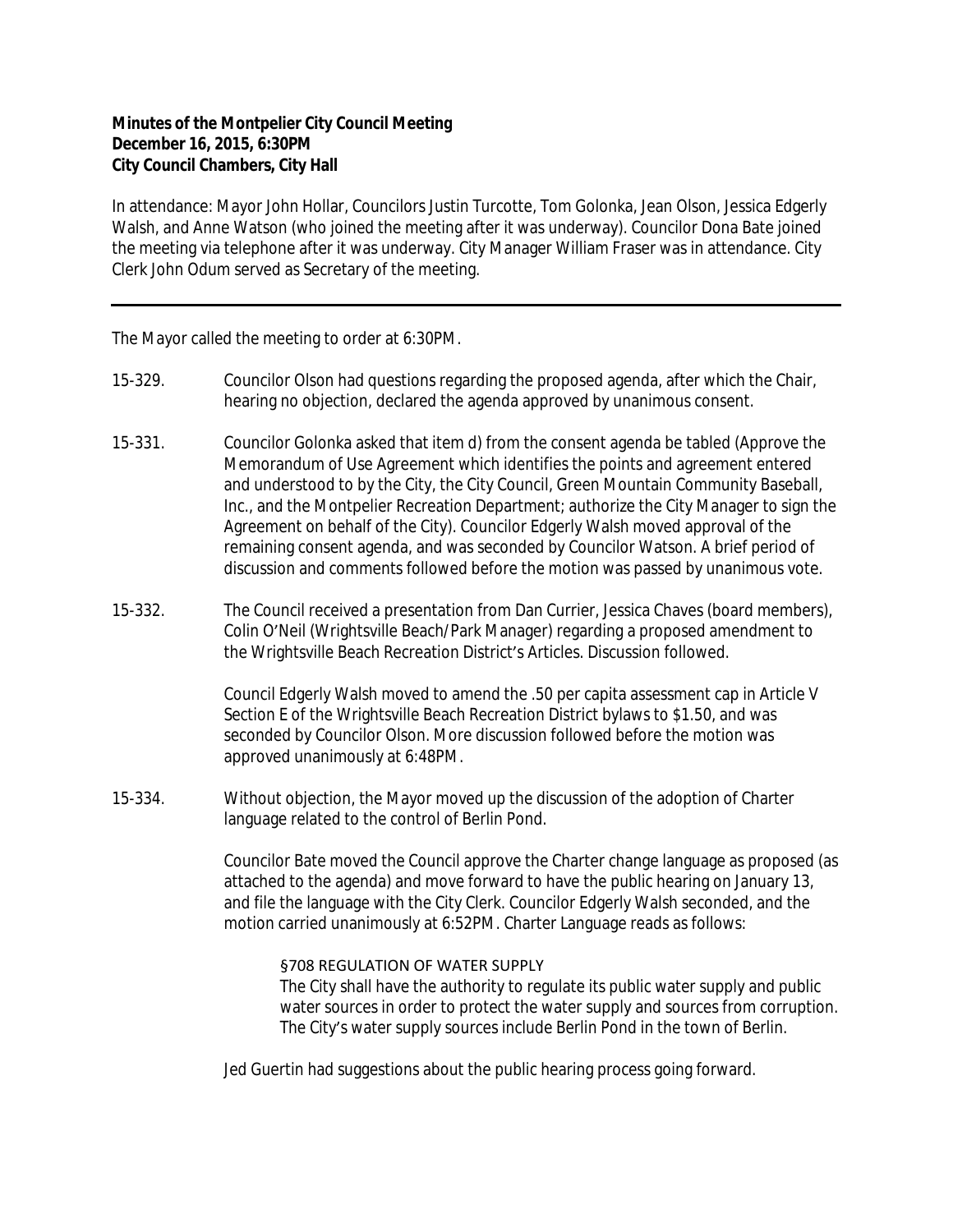- 15-333. The Council received the presentation of the proposed FY '17 Budget from City Manager Fraser. A discussion followed, which included input from Public Works Director Tom McArdle and Planning Director Michael Miller.
- 15-335. The Council moved to a discussion of possible Charter change language regarding the implementation of Local Options Taxes (LATs). Page Guertin rose to ask questions and offer input.

Councilor Turcotte moved the following proposed Charter Change language for filing with the City Clerk:

Section 1204

(a) Local option taxes are authorized under this section for the purpose of affording the City an alternative method of raising municipal revenues. Accordingly:

(b) The City Council may assess rooms, meals and alcohol taxes of one percent.

(c) Any tax imposed under the authority of this section shall be collected and administered by the Vermont department of taxes, in accordance with state law governing such state tax or taxes.

(d) Of the taxes reported under this section, 70 percent shall be paid to the City of Montpelier for calendar years thereafter. Such revenues may be expended by the City of Montpelier for municipal services only and not for educational expenditures. The remaining amount of the taxes reported shall be remitted monthly to the state treasurer for deposit in the PILOT special fund established in Sec. 89 of No. 60 of the Acts of 1997. Taxes due to the City of Montpelier under this section shall be paid by the State on a quarterly basis.

Councilor Edgerly Walsh seconded the motion. Further discussion followed. The motion carried on a 4-2 vote at 8:31, with Councilors Bate and Golonka voting nay. Dan Groberg rose to ask questions about the motion.

- 15-336. The Council received a presentation from Conservation Commission Chair Roy Schiff regarding the results of a survey performed a year ago. A discussion and question and answer period followed.
- 15-337. Consent agenda item d) was taken off the table for discussion. Councilor Edgerly Walsh move the Council approve item d) with amended to include the plan for two free tickets to be sent to Montpelier households, arrived at in the recent meeting with representatives of the Mountaineers organization. Councilor Watson seconded the motion. Further discussion followed. Mr. Groberg rose to ask questions and provide input. The motion carried unanimously at 8:52.
- 15-338. Councilor Bate noted that remote participation in meetings from Councilors was problematic and should be looked at.